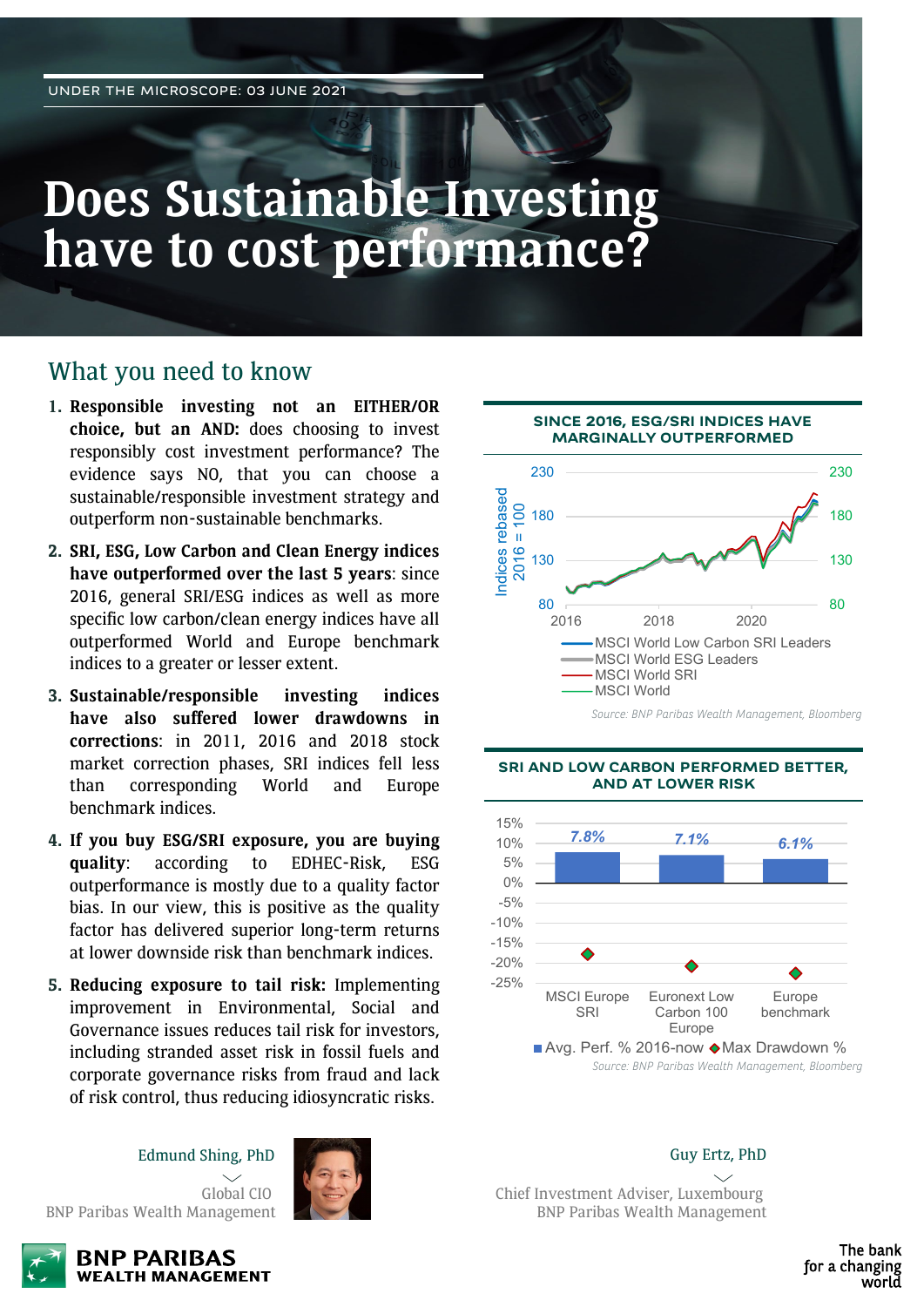### You CAN invest sustainably without sacrificing performance

**If I invest sustainably, will my investments fare worse?** This is the key question that many clients ask us when we discuss sustainable investments, via managed funds or passive index ETFs. They are understandably concerned that a choice to invest in a sustainable fashion does not imply a worse investment performance as a result.

If we look at the performance of a number of sustainable investment methodologies in equities, as that is the most well-established form of sustainable investing, we can answer **NO**.

In fact, over the last five years or so, a range of sustainable equity indices have actually outperformed standard non-sustainable benchmark stock indices such as STOXX Europe or MSCI World.

- **Socially Responsible Investing (SRI)** indices such as MSCI World SRI have delivered a 14.1% compound annual growth rate (CAGR) in returns since the beginning of 2016, 1.1% more than the MSCI World standard benchmark index.
- **Environmental, Social and Governance (ESG)** indices, such as the MSCI World ESG Leaders Select, have returned an annual average of 13.9% since 2016, again significantly ahead of the standard MSCI World index (in USD).
- **Low Carbon indices,** which aim to avoid high carbon-emitting companies, such as the Euronext Low Carbon 100 index, have returned 7.1% CAGR since 2016, ahead of the 6.3% achieved by STOXX Europe over the same period.



#### **LOW CARBON INDICES HAVE DONE BETTER SINCE 2016 IN EUROPE**

*Source: Bloomberg*



**Not only better average performance, but also at lower risk:** over the period since January 2016, admittedly a limited dataset but the period over which sustainable investing has been developed, this better performance has been achieved with lower drawdowns than for benchmark indices. From 2016 to June 2021, the MSCI World index suffered a maximum drawdown from peak of 21% (at end-March 2020, during the initial COVID-19 crisis), using end-month data.

By comparison, the MSCI World SRI index suffered an 18% drawdown by March 2020, the MSCI World ESG Leaders Select 20% and MSCI World Low Carbon SRI Leaders 19%.

So all three sustainable investing indices achieved a better overall performance from 2016, and with lower downside risk during the early 2020 stock bear market than for the benchmark MSCI World index. Looking at Europe-based sustainable indices against the STOXX Europe benchmark index, we reach a similar conclusion of a better average performance, achieved at slightly lower downside risk.

#### **STRONG CORPORATE GOVERNANCE STOCKS HAVE OUTPERFORMED IN EUROPE**



*Source: BNP Paribas Wealth Management, Bloomberg*

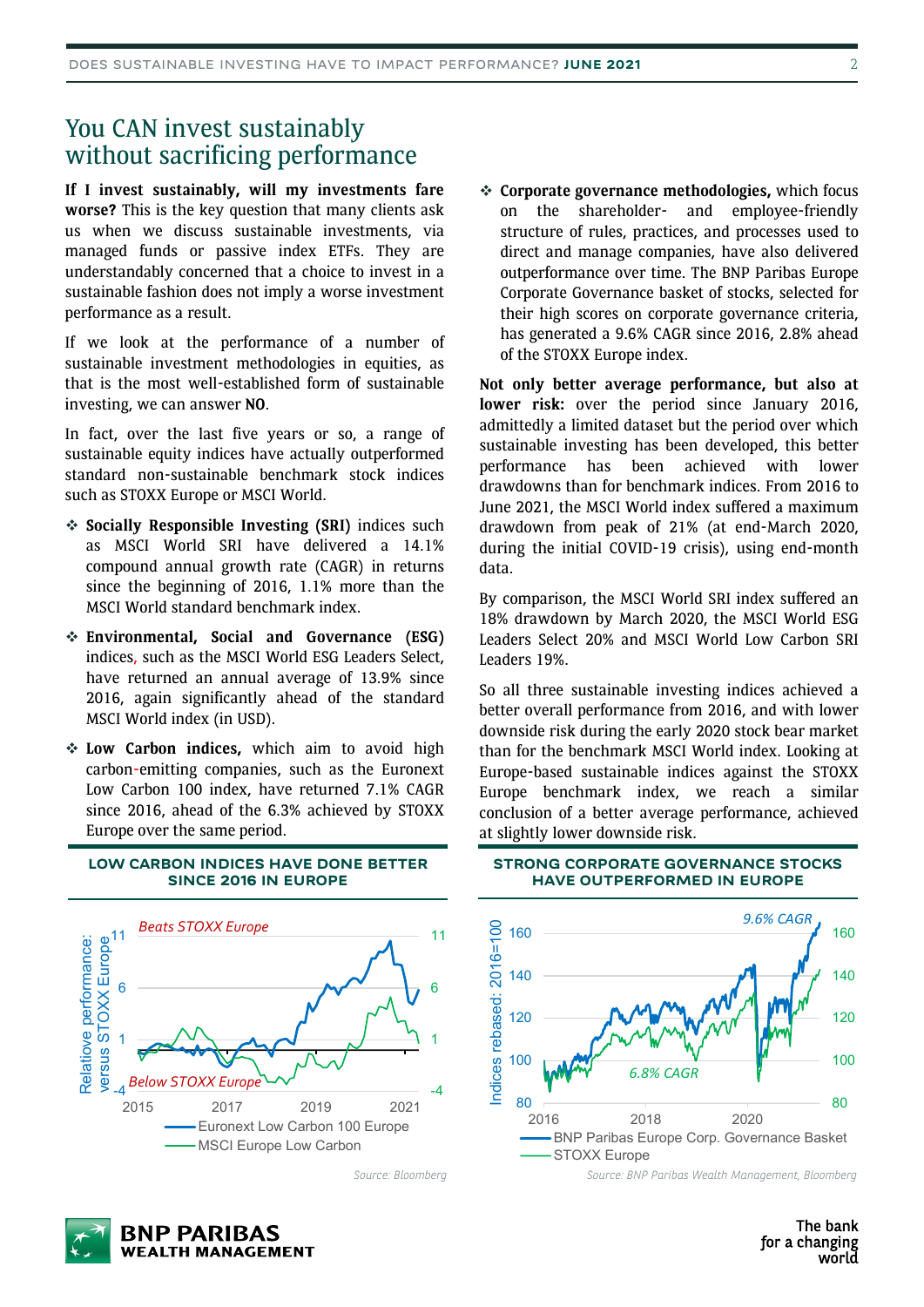### Is this outperformance really due to better sustainability scores?

**Is Sustainability or Quality the real factor behind outperformance?** Proponents of ESG argue that there are not just moral benefits to investing according to environmental, social and governance goals: ESG funds also outperform their peers. But these excess returns may really be coming from another source, according to the [Scientific](https://www.scientificbeta.com/green/#/news-events/financial-review-270521) Beta April 2021 paper "Honey I shrunk the ESG alpha".

Scientific Beta has found that 75% of the outperformance of ESG strategies cited in popular academic studies on the subject was due to their exposure to quality factors that are mechanically constructed from balance sheet information (such as low net debt). Indeed, the MSCI World SRI index does tend to outperform the benchmark MSCI World at the same time as the MSCI World Quality factor index, underlining EDHEC-Risk's conclusion.

**Sustainability-oriented investors still win**: this should not matter to long-term investors, as the ultimate conclusion does not change. If anything, it is reinforced by the fact that diversified ESG/SRI funds have a marked quality factor bias. These strategies have still delivered long-term outperformance at lower downside risk than benchmark equity indices, as for quality factor strategies.

For the end-client, this is still great news. Riskadjusted returns, on a purely financial basis, are better than for classic equity index exposures. Additionally, investing in ESG/SRI funds can also deliver a number of other benefits, such as the hedging of climate risk, aligning investments with clients' ethical stances and effecting a positive impact on society.

**Outperformance also driven by flow of funds?** We should also consider the argument that the outperformance of ESG and SRI funds over the last few years has been simply due to a growing "popularity" bias, with the ever-increasing inflow to these sustainable funds driving investment towards those companies that are more heavily represented.

This would suggest that the trend of ESG/SRI outperformance is temporary and linked to the flow of funds, as opposed to any fundamental drivers. There is no debating the fact that sustainability has been an increasing popular investment style over the past few years, and that this is likely to have had some sort of impact on those stocks that are over-represented in relative terms in these indices.

**Different aims, different data, different results:** however, we should also remember that ESG, SRI and more focused clean energy/energy transition funds have quite different investment methodologies and weighting strategies for companies. They often use different underlying sustainability data sources that can give different ESG scores for the same companies.

Those investors looking to replace an existing portfolio exposure to traditional non-sustainable equities, either globally or in Europe, with a diversified sustainable equity fund, should look rather to those funds and ETFs which are benchmarked on general ESG indices such as ESG Leaders, ESG Select or SRI. For those investors looking for more aggressive growth and who are looking to invest in a key sustainable theme as a smaller part of their portfolio, then a focused clean energy or energy transition fund may be considered.



**BNP PARIBAS** 

**WEALTH MANAGEMENT** 

**WORLD SRI AND QUALITY FACTOR INDICES OUT- AND UNDER-PERFORM TOGETHER**

*Source: BNP Paribas, Bloomberg*

#### **EUROPE LOW CARBON AND QUALITY FACTOR INDICES ARE ALSO HIGHLY CORRELATED**



*Source: BNP Paribas, Bloomberg*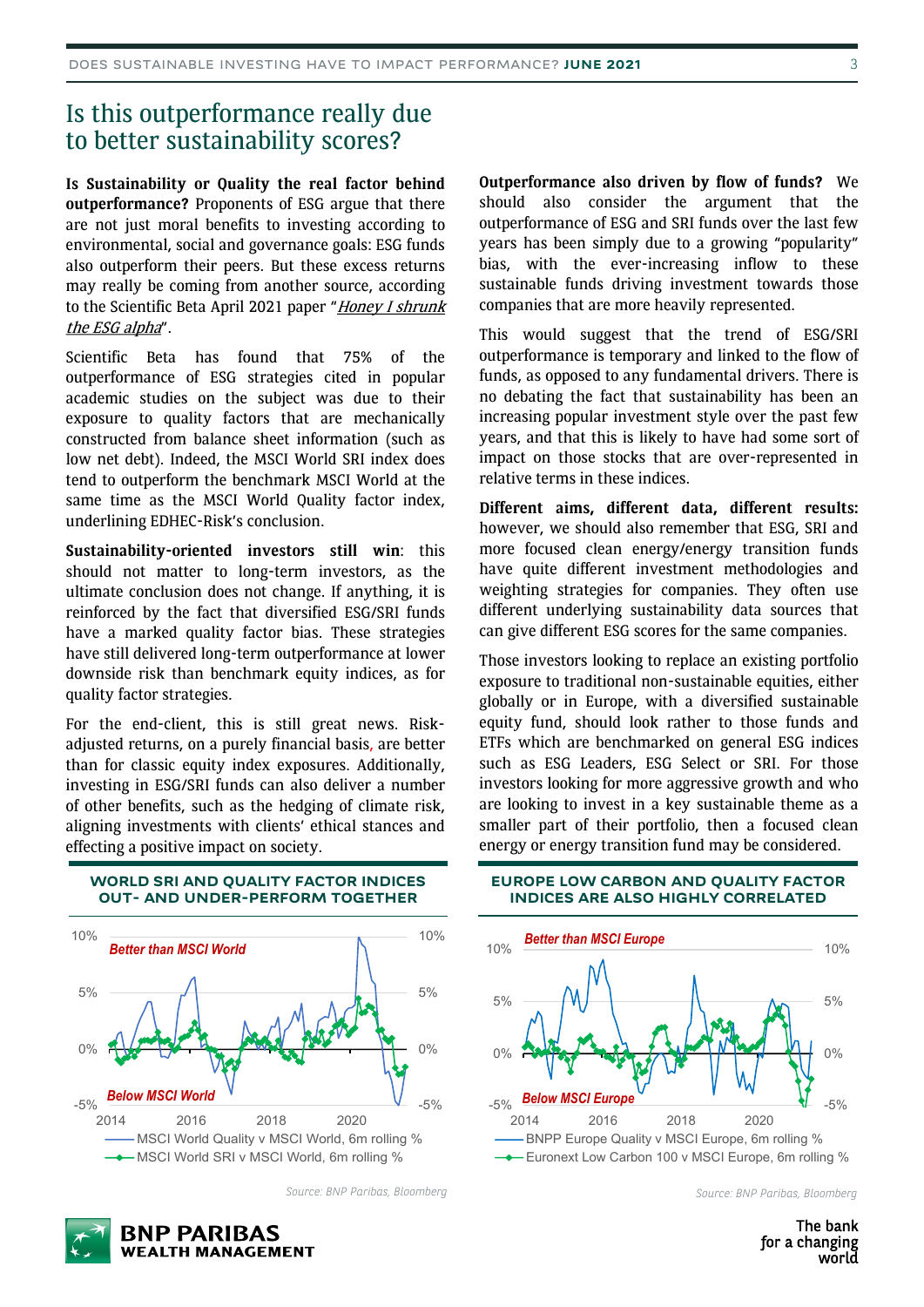### Improved corporate performance and lower cost of capital

Applying ESG criteria to one's investments implies a restriction of the global investment universe. It is thus important to understand which mechanisms in such a restricted universe can explain why the risk-return is not affected negatively. One key mechanism greatly discussed in ESG research relates to the cost of capital and corporate efficiency at the company level. Clark, Feiner and Viehs  $(2015)^1$  highlighted this topic. The report shows that "90% of the studies find <sup>a</sup> relationship which points to <sup>a</sup> reducing effect of superior sustainability practices on the cost of capital". The main drivers were "good corporate governance structures, anti-takeover measures, good environmental management, and good employee relations and product safety". As mentioned previously, the growing "popularity" of sustainable investments should also underpin demand for stocks and bonds of companies with a high ESG rating and drive the cost of capital even lower.

Another key mechanism discussed in the report relates to operational performance. Studies show that all three ESG factors play a positive role. Regarding governance, "issues such as board structure, executive compensation, anti-takeover mechanisms and incentives are viewed as most important". When it comes to environmental issues, "corporate environmental management practices, pollution abatement and resource efficiency are mentioned as the most relevant to operational performance".

<sup>1</sup>Clark, Feiner and Viehs (2015) "From the stockholder to the shareholder: How sustainability can drive financial performance", University of Oxford and Arabesque Partners.



#### **RETURN ON EQUITY ESG**

### ESG expected to reduce tail risks

If companies neglect issues related to ESG they are exposed to higher risks, such as environmental accidents (E), reputational risk linked to labour conditions or gender inequality (S) and risks linked to corporate governance, such as fraud, compensation schemes and lack of risk control (G). Lee and Faff  $(2009)^2$  find that "leading corporate social performance firms exhibit significantly lower idiosyncratic risk and that idiosyncratic risk might be priced by the broader equity market". Ilhan, Emirhan, Zacharias Sautner, and Grigory Vilkov (2019)<sup>3</sup> show that "the cost of option protection against downside risks is larger for firms with more carbon-intense business models". This suggests the perception of large tail risks (low probability events but often with huge consequences) for some firms. The German government's decision to exit nuclear power in the wake of the Fukushima catastrophe had a major negative impact on utility companies for example (see chart). The 2019 IMF Global Financial Stability Report stresses that "Environmental risk exposures can lead to large losses for firms and climate change may entail losses for financial institutions, asset owners and firms". The integration of ESG factors into a firm's business model may help mitigate these risks. Beyond the environmental issues, reputational risks can lead to lasting negative effects on a company's valuation, and even default, in extreme cases. Typical examples are negative newsflow surrounding labour conditions, gender inequality as well as governance issues, such as compliance and risk control.

2"Corporate sustainability performance and idiosyncratic risk: A global perspective", The financial review, Vol. 44, N°2.

3"Carbon Tail Risk."

#### **THE EFFECTS OF THE DECISION TO EXIT NUCLEAR POWER IN GERMANY**



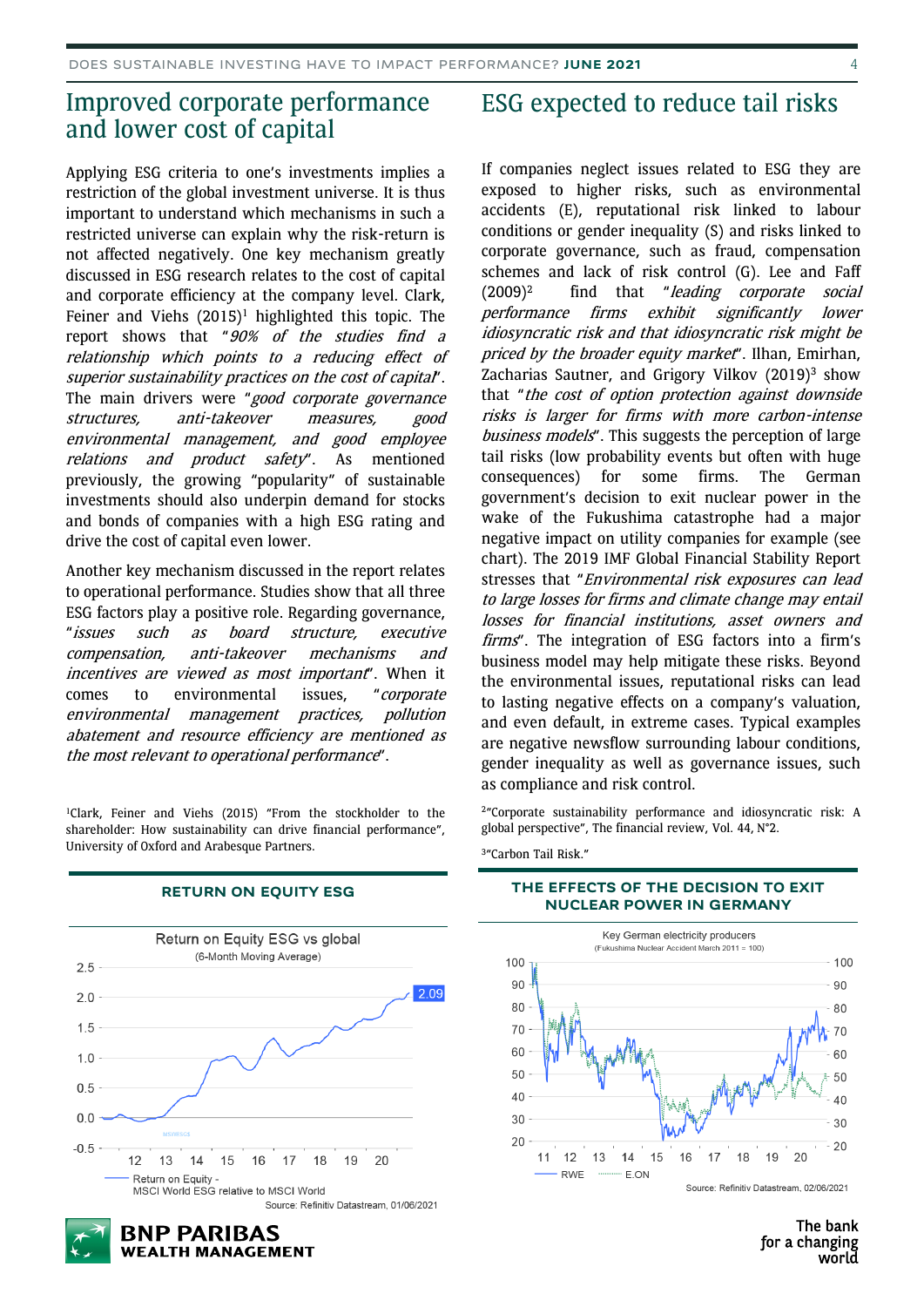### Choosing a general ESG, SRI exposure or focused thematic exposure

**Replacing general equity portfolio exposure, or seeking specific thematic exposure for growth?** The choice between a more generalised and thus diversified ESG/SRI exposure on the one hand, or a specific thematic exposure to one subtheme within sustainability depends on one's investment objectives.

Investors looking simply to replace overall equity portfolio exposure with a sustainable equity exposure should opt for diversified funds or ETFs tracking a broad ESG/SRI benchmark index. However, investors looking to target a specific sustainability subtheme for a small part of their overall equity exposure to generate higher growth can look to specific thematic funds/ETFs in themes, such as the future of food, water, the energy transition, or diversity & inclusion.

**Greater risk in specific thematic funds**: given the larger concentration on a specific theme and fewer stocks, specific thematic funds naturally tend to have higher risk metrics than more diversified ESG funds.







**BNP PARIBAS** 

**WEALTH MANAGEMENT** 



**More steady outperformance of late from future of food, water and diversity & inclusion funds:** these three thematic sustainability indices have performed in a more steady fashion since the middle of 2020, all outperforming the diversified MSCI World ESG Leaders index by varying amounts, but each remaining highly correlated to this broad equity index, exhibiting similar levels of volatility. This is unsurprising, since the composition of each of these thematic indices includes a high proportion of stocks drawn from more defensive sectors such as Food & Beverage and Utilities.



*Source: BNP Paribas, Bloomberg*

**…AS HAVE FUTURE OF FOOD, WATER AND DIVERSITY & INCLUSION INDICES**



*Source: BNP Paribas, Bloomberg*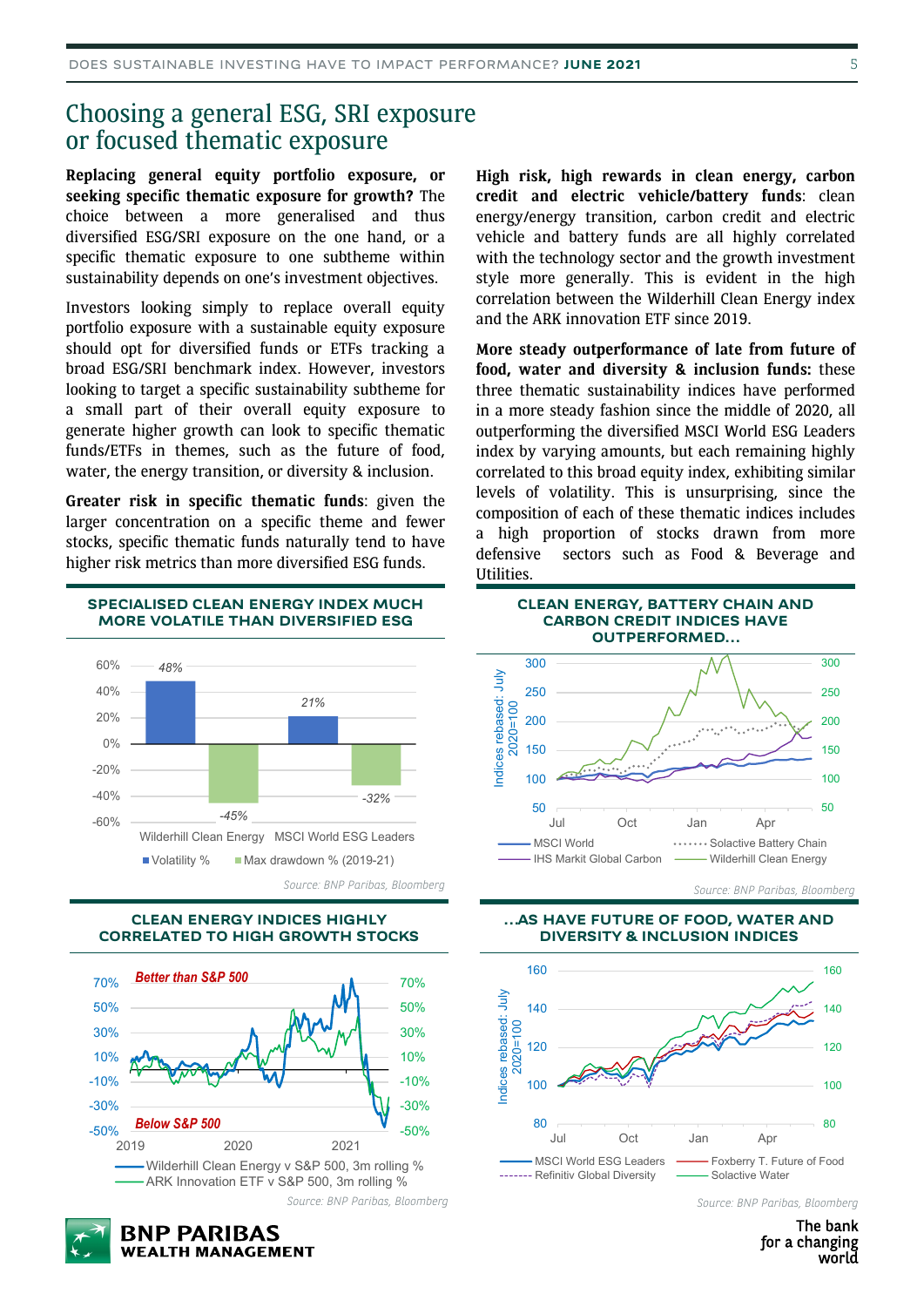### Sector bias in sustainability indices: Short Tech & Communications, Short Energy; Long Financials, Consumer

**Sometimes heavy divergence in sector weightings:** if you are investing in a specific thematic index such as Clean Energy or the Future of Food, you have to expect heavy sector biases in terms of fund weightings, as that is, after all, part of the thematic game.

But perhaps what is less obvious is the variance in sector weightings of even the more generalised ESG/SRI benchmark indices against a more traditional equity benchmark index like MSCI World.

**ESG Enhanced, Low Carbon indices vary less v MSCI World**: if you want a broad sustainability benchmark that is relatively close to the sector weightings in the MSCI World index, it is better to pick a fund that uses either **the MSCI World ESG Enhanced** or the **MSCI World Low Carbon** indices as a sustainability benchmark.

These two sustainable indices have broad sector weightings that remain relatively close to the MSCI World sector weightings, particularly when looking at the largest sectors such as Information Technology, Financials and Health Care.

**SRI and Diversity & Inclusion indices vary a lot:** in contrast, the MSCI World SRI and Refinitiv Inclusion & Diversity indices depart markedly from the MSCI World in their sector weightings.

Both of these sustainable indices are more heavily weighted towards Financials, Health Care and Consumer sectors than the MSCI World.

But in contrast, they are less exposed to Information Technology, Communications (Media & Telecoms) and Energy than the MSCI World.

So before investing in funds that use either of these indices as benchmarks, one should be aware that performance of these sustainable funds can vary significantly from global equities overall, simply by virtue of these sector biases.



#### **SRI, DIVERSITY & INCLUSION INDICES DIVERGE MOST FROM MSCI WORLD BENCHMARK**